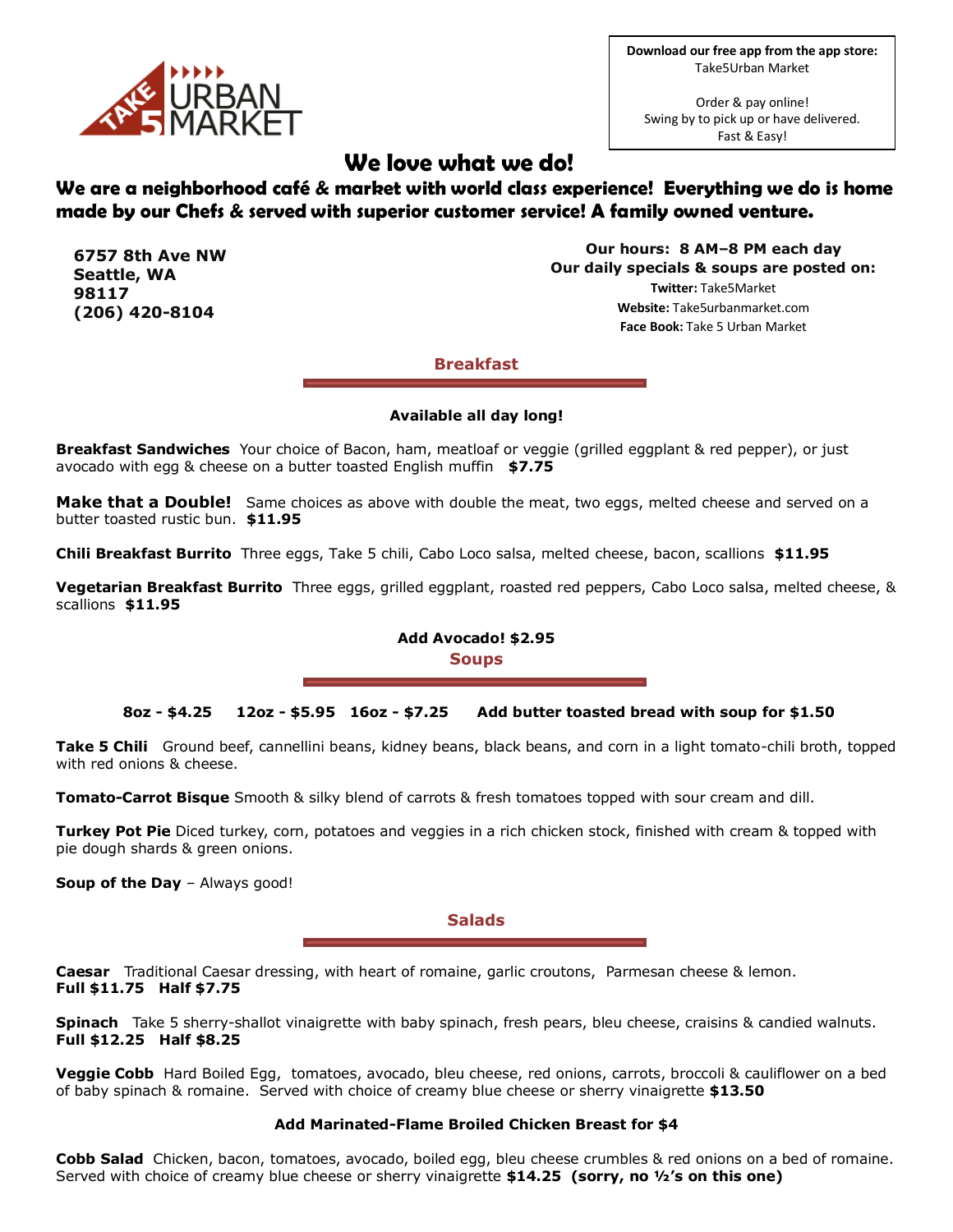**Take 5 Reuben** Our house cooked corned beef brisket, spicy horseradish mayo, Swiss cheese and fresh creamy coleslaw grilled on Grand Central sour rye. **\$13.25** 

**Meatloaf "Burger"** Our **famous** meatloaf seared and served on a toasted Grand Central rustic bun with melted cheese, mayo, Dijon, ketchup, grilled red onion, pickle, lettuce and tomato. **12.50**

**GCI (Grilled Chicken Italian)** Garlic and herb marinated chicken, salami and pepperoni smothered in melted provolone, mozzarella and cheddar cheese served on a Grand Central ciabatta roll with sundried tomato aioli, pepperoncini's, lettuce, tomato and vinaigrette. **\$12.50**

**Sriracha Chicken Club Melt** Grilled marinated chicken, crispy bacon, melted cheese, avocado, lettuce, tomatoes, mayo & Sriracha on a toasted Grand Central rustic bun**. \$12.50**

**Pulled BBQ Chicken** Pulled roasted chicken and sautéed onions in Take 5 BBQ sauce with spicy crisp cilantro slaw on a toasted Grand Central rustic bun. **\$12.50**

**Grilled Vegetarian** Grilled eggplant and red onion, roasted peppers, sun-dried tomato aioli, provolone cheese, and coleslaw grilled on Grand Central campagnolo. **\$12.25**

**The Famous BLATT** Bacon, lettuce, avocado, tomato, turkey and mayo on butter toasted Grand Central Como. **\$12.50**

**Grilled Cheese & Cup of Soup** Cheddar & mozzarella cheese grilled on Grand Central Como bread and a cup of our tomato-carrot bisque for dipping. **\$11.25** Sub SOD, pot pie or chili, anytime!

**Solo Grilled Cheese** on Grand Central Como bread **\$8**

#### **Add bacon or fresh sliced avocado \$2.95**

#### **Chilled Sandwiches & Wraps:**

**Build your own Deli** Your choice of thinly sliced turkey, pastrami, ham, or salami with cheddar, Swiss, provolone or pepper jack. Upgrade to sliced meatloaf or in-house corned beef for an additional \$1! All sandwiches come with lettuce, tomato, mayo & Dijon. **\$10.25**

**½ BYOD & a Cup of Soup** Build your own ½ deli sandwich with a cup of one of our soups. **\$10.25**

**Curried Chicken Salad Wrap** Diced chicken, onion, apple, craisins, cilantro and candied walnuts in curry mayo wrapped in a flour tortilla with shredded lettuce and sliced tomatoes. **\$11.95**

**Chicken Caesar Wrap** Marinated grilled chicken, shredded romaine, bacon, croutons, sliced tomatoes, Parmesan & our own Caesar dressing in a flour tortilla wrap. **\$11.95**

**Veggie Wrap** Provolone, cheddar, avocado, spinach, roasted red pepper, sliced red onion, sliced tomato, tomato aioli & sherry vinaigrette in a flour tortilla. **\$11.95**

#### **Essential Baking gluten free bread available for all of our awesome sandwiches! \$2**

### **Our Famous Mac & Cheese on Steroids**

**Chili Mac** Topped with a generous scoop of our homemade chili, sour cream, tomatoes, onions and jalapenos. **\$14.25**

**Bacon-Tomato Mac** Topped with a ladle of our carrot-tomato bisque, fresh sliced tomatoes, lots of bacon & green onions. **\$14.25**

**Garlic Veggie Mac** Topped with fresh mixed vegetables, sautéed with garlic butter, fresh tomatoes, Parmesan cheese and green onions. **\$14.25**

**BBQ Pulled Chicken Mac** Topped with our BBQ pulled chicken, spicy cilantro slaw & BBQ sauce. **\$14.25**

**Straight Up Mac & Cheese** Cheddar, Mozzarella & Parmesan (1/4 LB of cheese!), baked into each 1 LB brick **\$8.95**